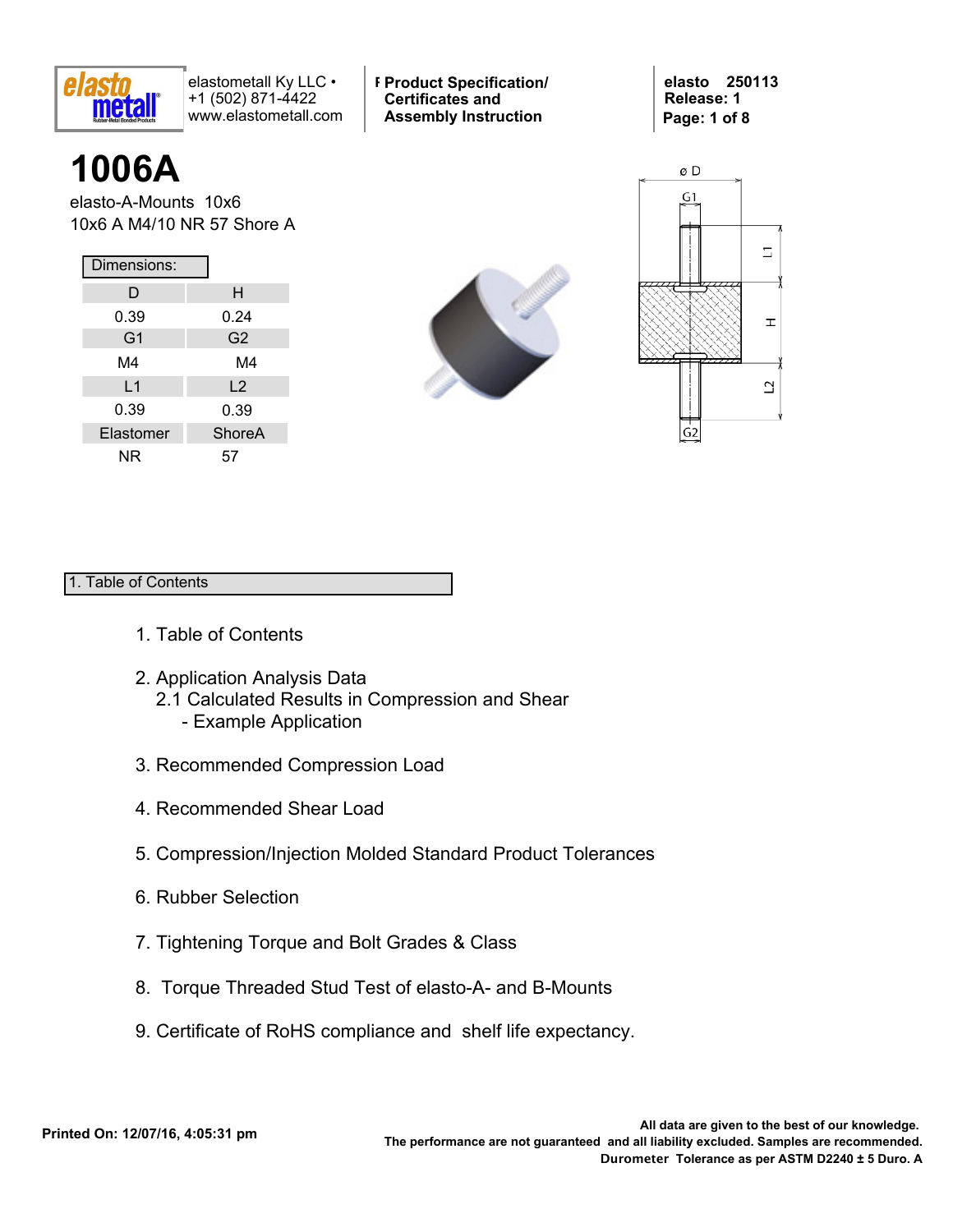

**Product Typ-Style Product Specification/ Certificates and Assembly Instruction**

**elasto 250113 Release: 1 Page: 2 of 8**

# **1006A**

elasto-A-Mounts 10x6 10x6 A M4/10 NR 57 Shore A

| Dimensions:    |                |  |  |  |  |  |
|----------------|----------------|--|--|--|--|--|
| D              | н              |  |  |  |  |  |
| 0.39           | 0.24           |  |  |  |  |  |
| G <sub>1</sub> | G <sub>2</sub> |  |  |  |  |  |
| M4             | M4             |  |  |  |  |  |
| L <sub>1</sub> | $\mathsf{L}2$  |  |  |  |  |  |
| 0.39           | 0.39           |  |  |  |  |  |
| Elastomer      | <b>ShoreA</b>  |  |  |  |  |  |
| ΝR             | 57             |  |  |  |  |  |





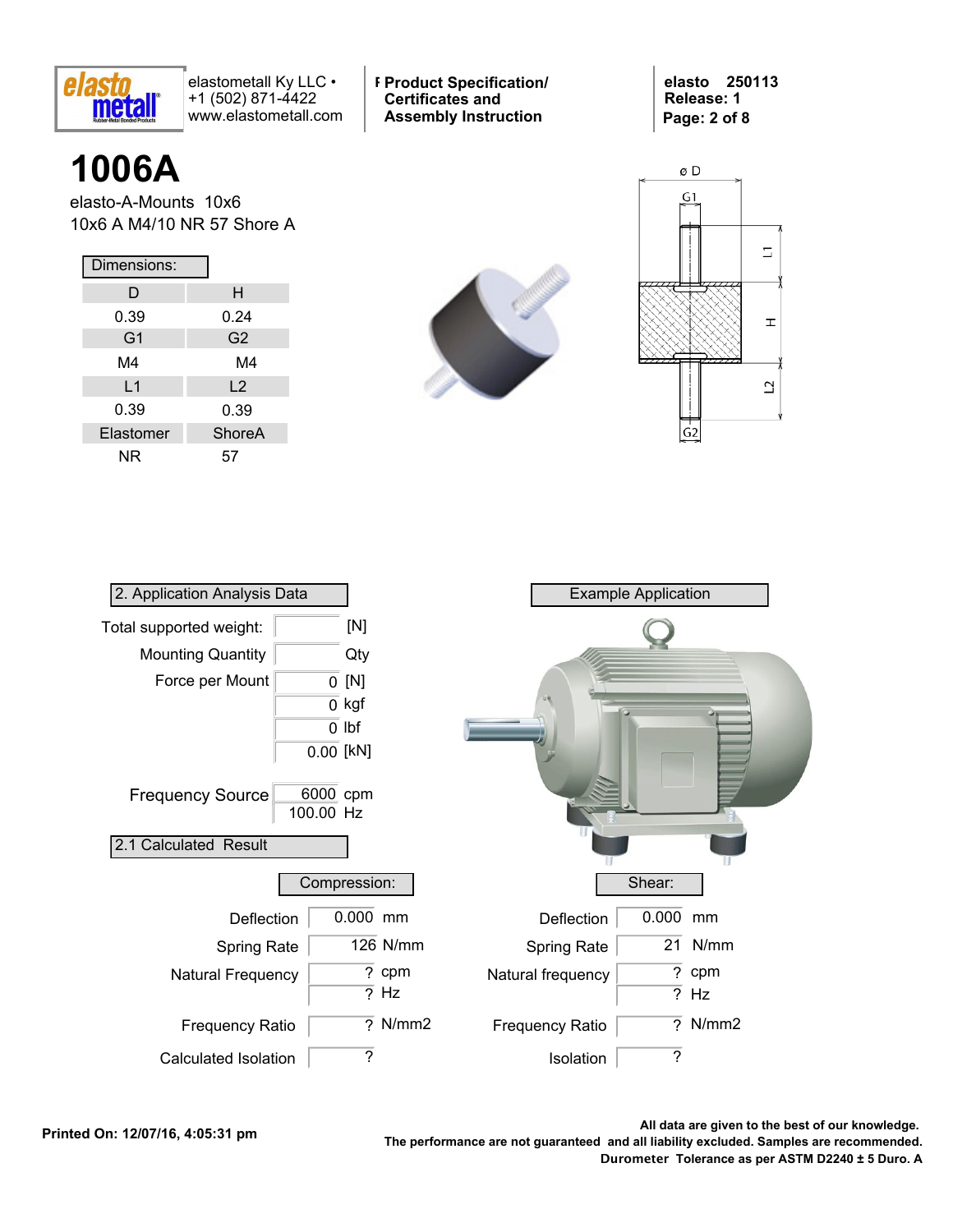

**Product Typ-Style Product Specification/ Certificates and Assembly Instruction**

**elasto 250113 Release: 1 Page: 3 of 8**

# **1006A**

elasto-A-Mounts 10x6 10x6 A M4/10 NR 57 Shore A

| Dimensions:    |                |  |  |  |  |  |
|----------------|----------------|--|--|--|--|--|
| D              | н              |  |  |  |  |  |
| 0.39           | 0.24           |  |  |  |  |  |
| G <sub>1</sub> | G <sub>2</sub> |  |  |  |  |  |
| M4             | M4             |  |  |  |  |  |
| L1             | L <sub>2</sub> |  |  |  |  |  |
| 0.39           | 0.39           |  |  |  |  |  |
| Elastomer      | <b>ShoreA</b>  |  |  |  |  |  |
| ΝR             | 57             |  |  |  |  |  |





#### 3. Recommended Compression Load

#### Deflection Maximum Stress 0.600 mm **Compression Information**  $1.02$  N/mm Spring Rate 126 N/mm

| Maximum Force             | 75    | [N]        |
|---------------------------|-------|------------|
| <b>Maximum Deflection</b> | 0.600 | mm         |
| <b>Stress</b>             |       | 0.96 N/mm  |
| max. force at 15%         |       | 0.96 N/mm  |
| Natural Frequency         | 1209  | cpm        |
|                           | 20    | Hz         |
| <b>Frequency Ratio</b>    |       | 4.96 N/mm2 |
| Calculated Isolation      | 6%    |            |

## **Compression Deflection Information**

0.600 mm deflection at 125.5 N/mm Spring Rate  $INI$ 20 Hz Natural Frequency at max. load 96%Isolation at 6000cpm

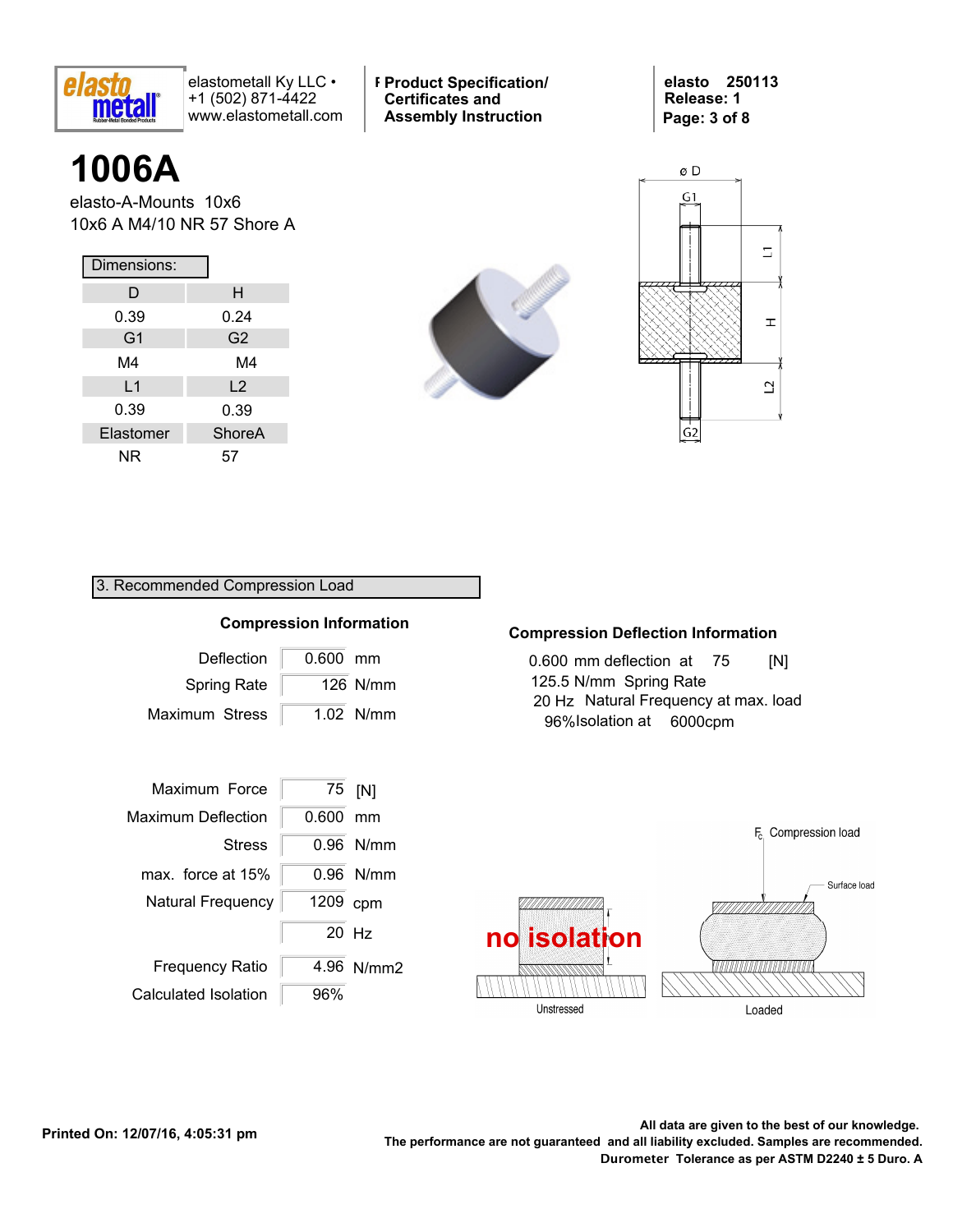

**Product Typ-Style Product Specification/ Certificates and Assembly Instruction**

**elasto 250113 Release: 1 Page: 4 of 8**

# **1006A**

elasto-A-Mounts 10x6 10x6 A M4/10 NR 57 Shore A

| Dimensions:    |                |  |  |  |  |  |  |
|----------------|----------------|--|--|--|--|--|--|
| D              | н              |  |  |  |  |  |  |
| 0.39           | 0.24           |  |  |  |  |  |  |
| G <sub>1</sub> | G <sub>2</sub> |  |  |  |  |  |  |
| M4             | M4             |  |  |  |  |  |  |
| L1             | L <sub>2</sub> |  |  |  |  |  |  |
| 0.39           | 0.39           |  |  |  |  |  |  |
| Elastomer      | ShoreA         |  |  |  |  |  |  |
| ΝR             | 57             |  |  |  |  |  |  |





#### 4. Recommended Shear Load

#### **Shear Information**

| Deflection           | 0.600 mm |             |
|----------------------|----------|-------------|
| Spring Rate          |          | 21 N/mm     |
| max. stress $\lceil$ |          | $0.04$ N/mm |



#### **Shear Deflection Information**

| 0.600 mm deflection at 12            | [N] |
|--------------------------------------|-----|
| 20.8 N/mm Spring Rate                |     |
| 20 Hz Natural Frequency by max. load |     |
| 96% Isolation by 6000rpm             |     |

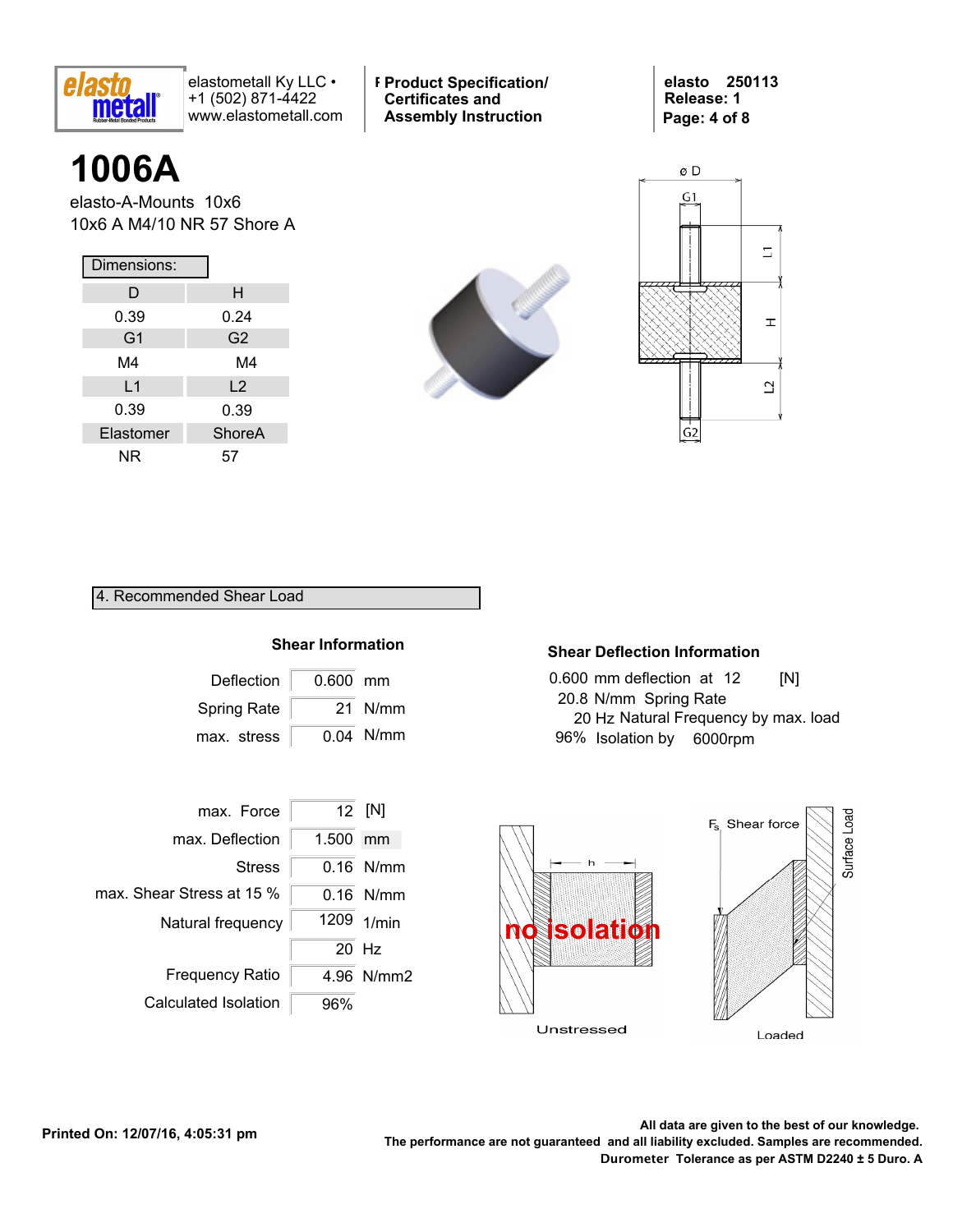

**Product Typ-Style Product Specification/ Certificates and Assembly Instruction**

**elasto 250113 Release: 1 Page: 5 of 8**

# **1006A**

elasto-A-Mounts 10x6 10x6 A M4/10 NR 57 Shore A

| Dimensions: |                |  |  |  |  |  |  |
|-------------|----------------|--|--|--|--|--|--|
| D           | н              |  |  |  |  |  |  |
| 0.39        | 0.24           |  |  |  |  |  |  |
| G1          | G <sub>2</sub> |  |  |  |  |  |  |
| M4          | M4             |  |  |  |  |  |  |
| L1          | L <sub>2</sub> |  |  |  |  |  |  |
| 0.39        | 0.39           |  |  |  |  |  |  |
| Elastomer   | <b>ShoreA</b>  |  |  |  |  |  |  |
| ΝR          | 57             |  |  |  |  |  |  |





### 5. Compression/Injection Molded Standard Product Tolerances

Standard compression molded product dimensional tolerances conform to DIN ISO 3302-1 M3 C Standard Injection molded product tolerances conform to DIN ISO 3302-1 M3 F Further information regarding product/process quality can be provided upon request.

| <b>Dimensions</b> |     | <b>Dimensions</b> |                    | Tolerance in Inch<br>Tolerance in mm<br>Class M3-F<br>Class M3-F |                |                |                | Tolerance in mm<br>Class M3-C | Tolerance in Inch<br>Class M3-C |
|-------------------|-----|-------------------|--------------------|------------------------------------------------------------------|----------------|----------------|----------------|-------------------------------|---------------------------------|
| mm                |     | inch              |                    | DIN ISO 3302-1                                                   | DIN ISO 3302-1 | DIN ISO 3302-1 | DIN ISO 3302-1 |                               |                                 |
| from              | to  | from              | to                 | mm                                                               | inch           | mm             | inch           |                               |                                 |
| 0                 | 4   | 0                 | $\overline{.15}$ " | ± 0.25                                                           | ±.010          | ± 0.40         | ±.016          |                               |                                 |
| 4                 | 6.3 | .16"              | .25"               | ± 0.25                                                           | ±.010          | ± 0.40         | ±.016          |                               |                                 |
| 6.3               | 10  | .25"              | .39"               | ± 0.30                                                           | ±.012          | ± 0.50         | ±.020          |                               |                                 |
| 10                | 16  | .39"              | .63"               | ± 0.40                                                           | ±.016          | ±0.60          | ±.024          |                               |                                 |
| 16                | 25  | .63"              | .98"               | ± 0.50                                                           | ±.020          | ± 0.80         | ±.032          |                               |                                 |
| 25                | 40  | .98"              | 1.57"              | ±0.60                                                            | ±.024          | ± 1.00         | ±.040          |                               |                                 |
| 40                | 64  | 1.57"             | 2.52"              | ± 0.80                                                           | ±.032          | ± 1.30         | ±.051          |                               |                                 |
| 63                | 100 | 2.38"             | 3.94"              | ± 1.00                                                           | ±.040          | ±1.60          | ±.063          |                               |                                 |
| 100               | 160 | 3.94"             | 6.30"              | ± 1.30                                                           | ±.051          | ± 2.00         | ±.079          |                               |                                 |
| 160               | ۰   | 6.30"             | ۰                  | ± 1.3 %                                                          | ± 1.3%         | ± 1.3%         | ± 1.3%         |                               |                                 |

Standard rubber hardness tolerance ± 5 Shore A Durometer per ASTM D2000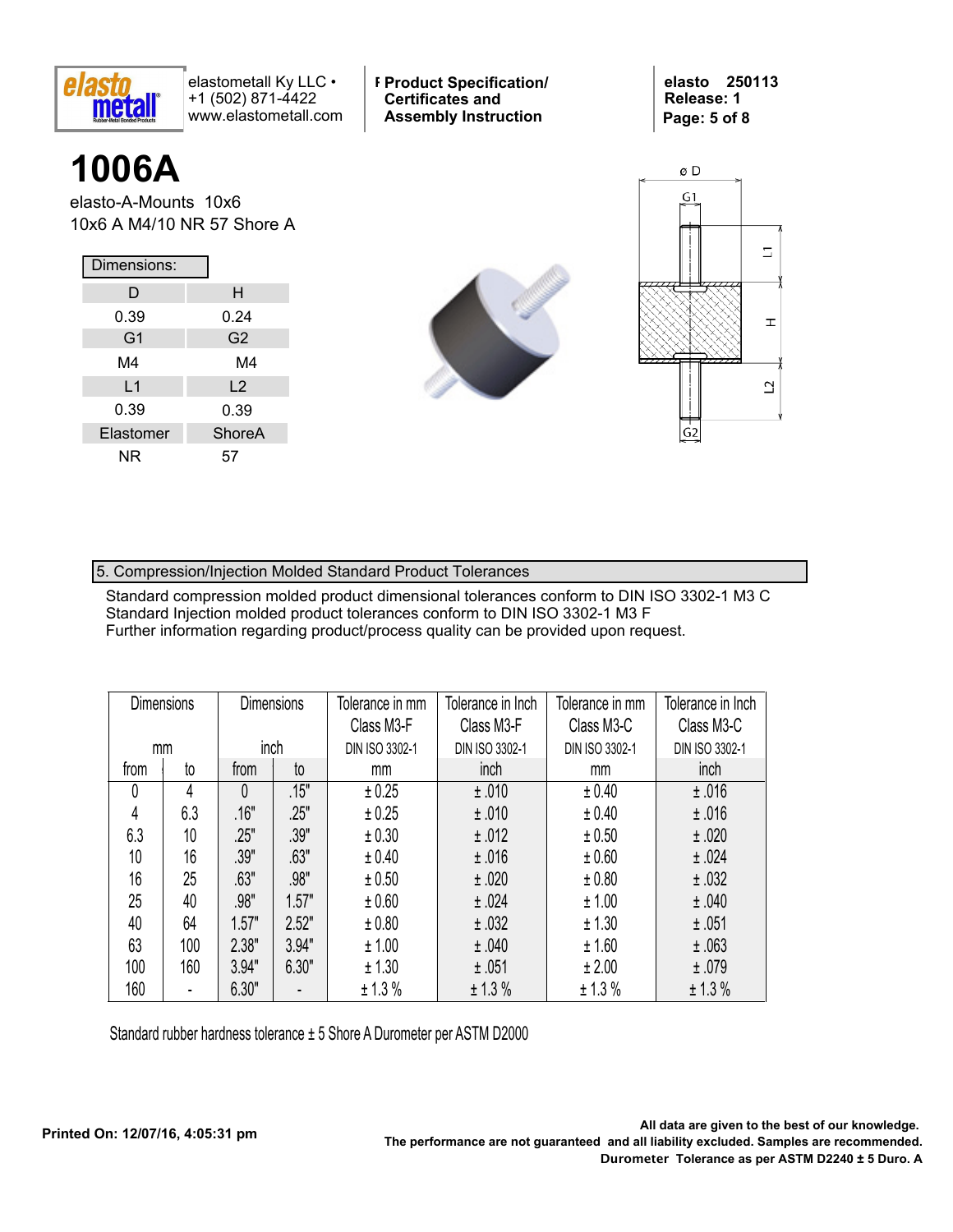

**Product Typ-Style Product Specification/ Certificates and Assembly Instruction**

**elasto 250113 Release: 1 Page: 6 of 8**

## **1006A**

elasto-A-Mounts 10x6 10x6 A M4/10 NR 57 Shore A

| Dimensions:    |                |
|----------------|----------------|
| D              | н              |
| 0.39           | 0.24           |
| G <sub>1</sub> | G <sub>2</sub> |
| M4             | M4             |
| $\mathsf{L}$ 1 | $\overline{2}$ |
| 0.39           | 0.39           |
| Elastomer      | ShoreA         |
| ΝR             | 57             |





#### 6. Rubber Selection

|                         |                                                               |                                     |                                            |                          |                                                                                                   |                           |                  |                 |                     |                   |                    |                         |                  | <b>PROPERTIES</b>      |                                  |                    |                             |                          |                          |
|-------------------------|---------------------------------------------------------------|-------------------------------------|--------------------------------------------|--------------------------|---------------------------------------------------------------------------------------------------|---------------------------|------------------|-----------------|---------------------|-------------------|--------------------|-------------------------|------------------|------------------------|----------------------------------|--------------------|-----------------------------|--------------------------|--------------------------|
| Hardness Range (ShoreA) | Temperature Resistance Range 'C (F°)                          | Short Term Peak Temperature C° (F°) | Tensile Strength (N/mm <sup>2)</sup> (PSI) | Tensile Eloangariotion % | Elastomer<br><b>Basic Material</b><br>Chemical-Technical<br>Discription<br>Below:<br>(Trade Name) | International Description | Tensile Strength | Tear Resistance | Abrasion Resistance | Restoring Ability | Rebound Resilience | <b>Ozone Resistance</b> | Flame Resistance | <b>Acid Resistance</b> | Benzene & Mineral Oil Resistance | Gas Impermeability | Water Absorption Resistance | - Temperature Resistance | + Temperature Resistance |
| 25 - 95                 | $-40^{\circ} - 75^{\circ}$<br>$(-40° - 167°)$                 | $+100^\circ$<br>(212°)              | 31<br>(4496)                               | 800                      | Natural Rubber                                                                                    | <b>NR</b>                 | $\overline{2}$   | $\overline{2}$  | 2                   | $\overline{2}$    | 1                  | $\overline{4}$          | 5                | 3                      | 5                                | 4                  | 3                           | $\overline{2}$           | 4                        |
| 30 - 90                 | $-30^{\circ} - 120^{\circ}$<br>$(-22° - 248°)$                | $+150^\circ$<br>$(302^\circ)$       | 27.5<br>(3988)                             | 450                      | Chloroprene<br>(Baypren, Neoprene)                                                                | <b>CR</b>                 | $\overline{2}$   | 3               | $\overline{2}$      | 3                 | $\overline{2}$     | $\overline{2}$          | $\overline{2}$   | $\overline{2}$         | 3                                | 3                  | $\overline{4}$              | $\overline{4}$           | 3                        |
| 30 - 90                 | $-40^{\circ} - 150^{\circ}$<br>$(-40^{\circ} - 302^{\circ})$  | $+180^\circ$<br>(356°)              | 20<br>(2901)                               | 450                      | Ethylene-Propylene -<br>Terpolymer                                                                | <b>EPDM</b>               | 3                | 4               | 3                   | 3                 | 3                  | 1                       | 6                | 3                      | 5                                | 3                  | $\overline{2}$              | 3                        | 2                        |
| 25 - 95                 | -40°- +140°<br>$(-40^{\circ} - 248^{\circ})$                  | $+160^\circ$<br>$(320^\circ)$       | 25<br>(3626)                               | 500                      | Ntrile Butadine<br>(Perbunan)                                                                     | <b>NBR</b>                | 3                | 4               | 3                   | 3                 | 3                  | 5                       | 5                | 3                      | 1                                | 3                  | 3                           | $\overline{4}$           | 3                        |
| 35 - 95                 | $-30^{\circ} - +110^{\circ}$<br>$(-22^{\circ} - 230^{\circ})$ | $+150^\circ$<br>$(302^\circ)$       | 25<br>(3626)                               | 450                      | Styrene-Butadiene                                                                                 | <b>SBR</b>                | 3                | 3               | 2                   | 3                 | 3                  | 5                       | 5                | 3                      | 5                                | 3                  | 3                           | 3                        | 3                        |
| $30 - 85$               | $-40^{\circ} - +130^{\circ}$<br>$(-40^{\circ} - 266^{\circ})$ | $+150^\circ$<br>$(302^\circ)$       | 17<br>(2466)                               | 800                      | Butyl                                                                                             | <b>IIR</b>                | 3                | $\overline{2}$  | $\overline{2}$      | 3                 | 5                  | 1                       | 4                | 4                      | 6                                | 4                  | $\overline{2}$              | $\overline{2}$           | 3                        |
| 55 - 98                 | $-30^{\circ} - +80^{\circ}$<br>$(-22^{\circ} - 176^{\circ})$  | $+100^\circ$<br>$(212^{\circ})$     | 30<br>(4351)                               | 800                      | Polyurethane                                                                                      | <b>PUR</b>                | $\mathbf{1}$     | $\overline{2}$  | $\mathbf{1}$        | 3                 | 3                  | 2                       | 4                | 5                      | 2                                | 4                  | 5                           | 3                        | 4                        |
| 40 - 80                 | $-70^{\circ} - +180^{\circ}$<br>$(-94^{\circ} - 356^{\circ})$ | $+225^\circ$<br>(437°)              | 8<br>(1160)                                | 250                      | Silicone Rubber                                                                                   | SI                        | 5                | 5               | 5                   | 5                 | $\overline{2}$     | 1                       | 4                | 3                      | 5                                | 5                  | $\overline{4}$              | 1                        | 1                        |
| 65 - 90                 | $-30^{\circ} - +225^{\circ}$<br>$(-22^{\circ} - 437^{\circ})$ | $+350^\circ$<br>$(662^\circ)$       | 20<br>(2901)                               | 400                      | Fluorocarbon (Viton)                                                                              | <b>FPM</b>                | 3                | $\overline{2}$  | 5                   | 5                 | 4                  | $\mathbf{1}$            | 1                | 1                      | 1                                | 1                  | ٠                           | $\overline{4}$           | 1                        |
|                         | $1 = V$ ery Good                                              | $2 = Good$                          |                                            |                          | $3 =$ Satisfactory                                                                                | $4 = \text{Adequate}$     |                  |                 | $5 = Poor$          |                   |                    |                         |                  | $6 =$ Inadequate       |                                  |                    |                             |                          |                          |

The above mentioned information are used for a guide and can be modified by elatometall to improve certain characteristis.

**Printed On: 12/07/16, 4:05:31 pm**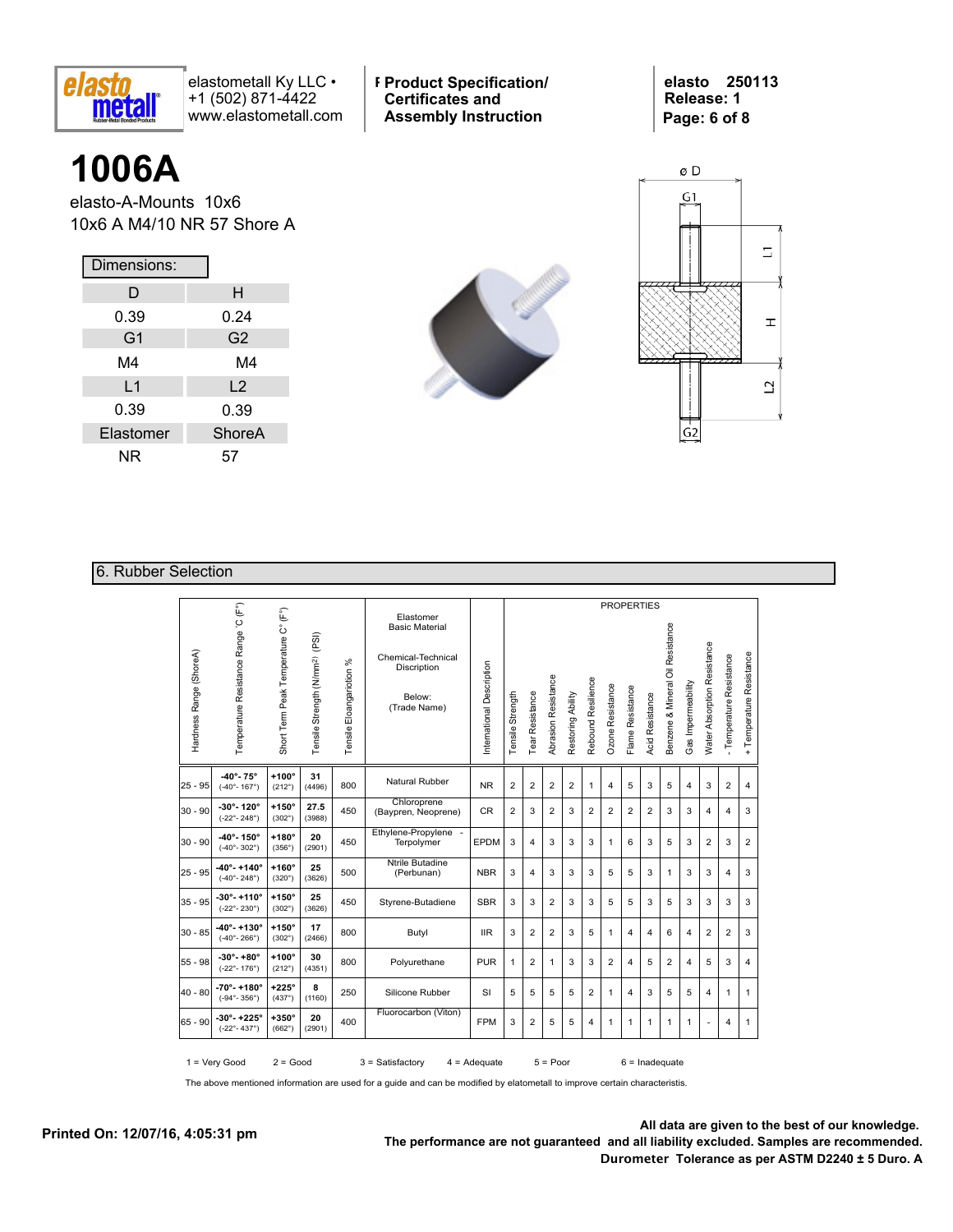

**Product Typ-Style Product Specification/ Certificates and Assembly Instruction**

**elasto 250113 Release: 1 Page: 7 of 8**

## **1006A**

elasto-A-Mounts 10x6 10x6 A M4/10 NR 57 Shore A

| Dimensions:    |                |  |  |  |  |  |  |
|----------------|----------------|--|--|--|--|--|--|
| D              | н              |  |  |  |  |  |  |
| 0.39           | 0.24           |  |  |  |  |  |  |
| G <sub>1</sub> | G <sub>2</sub> |  |  |  |  |  |  |
| M4             | M4             |  |  |  |  |  |  |
| L1             | $\overline{2}$ |  |  |  |  |  |  |
| 0.39           | 0.39           |  |  |  |  |  |  |
| Elastomer      | <b>ShoreA</b>  |  |  |  |  |  |  |
| ΝR             | 57             |  |  |  |  |  |  |





### 7. Tightening Torque and Bolt Grades & Class

Tightening Torque per ASTM A193 and A194

|                                  | <b>Metric Units: (Metric Thread)</b> |                              |                                     |                        |  |
|----------------------------------|--------------------------------------|------------------------------|-------------------------------------|------------------------|--|
|                                  | CLASS 5.6                            | CLASS 8.8                    | <b>CLASS 10.9</b>                   |                        |  |
| <b>Thread</b><br>Size &<br>Pitch | Tightening<br><b>Torque</b><br>(Nm)  | Tightening<br>Torque<br>(Nm) | Tightening<br><b>Torque</b><br>(Nm) | Threa<br>Size<br>Pitcl |  |
| M <sub>2</sub>                   | 0.16                                 | 0.37                         | 0.52                                | $6 - 32$               |  |
| M2.3                             | 0.26                                 | 0.6                          | 0.84                                | $8 - 32$               |  |
| M2.6                             | 0.37                                 | 0.86                         | 1.21                                | $10 - 2$               |  |
| M <sub>3</sub>                   | 0.59                                 | 1.34                         | 1.88                                | $12 - 2$               |  |
| M3.5                             | 0.9                                  | 2.06                         | 2.89                                | $1/4 - 2$              |  |
| M4                               | 1.34                                 | 3.04                         | 4.31                                | $5/16 -$               |  |
| M <sub>5</sub>                   | 2.65                                 | 6.03                         | 8.48                                | $3/8 - 1$              |  |
| M <sub>6</sub>                   | 4.51                                 | 10.3                         | 14.71                               | $7/16 -$               |  |
| M <sub>7</sub>                   | 7.45                                 | 17.16                        | 24.52                               | $1/2 - 1$              |  |
| M <sub>8</sub>                   | 10.79                                | 25.5                         | 35.3                                | $9/16 -$               |  |
| M <sub>10</sub>                  | 21.57                                | 50.01                        | 70.61                               | $5/8 - 1$              |  |
| M12                              | 38.25                                | 87.28                        | 122.58                              | $3/4 - 1$              |  |
| M14                              | 60.8                                 | 138.27                       | 194.17                              | $7/8-9$                |  |
| M16                              | 93.16                                | 210.84                       | 299.1                               | $1 - 8$                |  |
| M18                              | 127.49                               | 411.88                       | 411.88                              | $1 - 1/8$              |  |
| M20                              | 180.44                               | 558.98                       | 578.5                               | $1 - 1/4$              |  |
| M22                              | 245.17                               | 558.98                       | 784.54                              | $1 - 3/8$              |  |
| M24                              | 308.91                               | 710.99                       | 1000.28                             | $1/2 - 6$              |  |
| M27                              | 460.92                               | 1049.32                      | 1480.81                             |                        |  |
| M30                              | 522.73                               | 1421.97                      | 2010.38                             |                        |  |

| <b>English Units: (Coarse Thread)</b> |                                          |                                               |                                                 |  |  |
|---------------------------------------|------------------------------------------|-----------------------------------------------|-------------------------------------------------|--|--|
|                                       | <b>GRADE 2</b>                           | <b>GRADE 5</b>                                | <b>GRADE 8</b>                                  |  |  |
| Thread<br>Size &<br>Pitch             | Tightening<br><b>Torque</b><br>$(ft-lb)$ | <b>Tightening</b><br><b>Torque</b><br>(ft-Ib) | <b>Tightening</b><br><b>Torque</b><br>$(ft-lb)$ |  |  |
| $6 - 32$                              | 0.86                                     | 1.33                                          | 1.88                                            |  |  |
| $8 - 32$                              | 1.58                                     | 2.44                                          | 3.44                                            |  |  |
| $10 - 24$                             | 2.29                                     | 3.53                                          | 499                                             |  |  |
| $12 - 24$                             | 3.59                                     | 5.55                                          | 7.84                                            |  |  |
| $1/4 - 20$                            | 5.47                                     | 8.45                                          | 11.9                                            |  |  |
| $5/16 - 18$                           | 11.3                                     | 17.4                                          | 24.6                                            |  |  |
| $3/8 - 16$                            | 20                                       | 30.9                                          | 43.6                                            |  |  |
| 7/16-14                               | 32                                       | 39.4                                          | 69.8                                            |  |  |
| $1/2 - 13$                            | 48.8                                     | 75.4                                          | 106                                             |  |  |
| $9/16 - 12$                           | 70.4                                     | 109                                           | 154                                             |  |  |
| $5/8 - 11$                            | 97.1                                     | 150                                           | 212                                             |  |  |
| $3/4 - 10$                            | 103                                      | 366                                           | 376                                             |  |  |
| $7/8-9$                               | 167                                      | 430                                           | 606                                             |  |  |
| $1 - 8$                               | 250                                      | 561                                           | 909                                             |  |  |
| $1 - 1/8 - 7$                         | 354                                      | 794                                           | 1288                                            |  |  |
| $1 - 1/4 - 7$                         | 500                                      | 1120                                          | 1817                                            |  |  |
| $1 - 3/8 - 6$                         | 655                                      | 1469                                          | 2382                                            |  |  |
| $1/2 - 6$                             | 869                                      | 1949                                          | 3161                                            |  |  |

| <b>English Units: (Fine Thread)</b> |                                                 |                                          |                                                 |  |  |
|-------------------------------------|-------------------------------------------------|------------------------------------------|-------------------------------------------------|--|--|
|                                     | <b>GRADE 2</b>                                  | <b>GRADE 5</b>                           | <b>GRADE 8</b>                                  |  |  |
| <b>Thread</b><br>Size &<br>Pitch    | <b>Tightening</b><br><b>Torque</b><br>$(ft-lb)$ | Tightening<br><b>Torque</b><br>$(ft-lb)$ | <b>Tightening</b><br><b>Torque</b><br>$(ft-lb)$ |  |  |
| $6 - 40$                            | 0.96                                            | 1.49                                     | 2.1                                             |  |  |
| $8 - 36$                            | 1.66                                            | 2.57                                     | 3.63                                            |  |  |
| 10-32                               | 2.61                                            | 4.04                                     | 5.7                                             |  |  |
| 12-28                               | 3.83                                            | 5.92                                     | 8.36                                            |  |  |
| $1/4 - 28$                          | 6.26                                            | 9.7                                      | 13.7                                            |  |  |
| 5/16-24                             | 12.5                                            | 19.3                                     | 27.2                                            |  |  |
| $3/8 - 24$                          | 22.66                                           | 35                                       | 49.4                                            |  |  |
| 7/16-20                             | 35.7                                            | 55.2                                     | 77.9                                            |  |  |
| $1/2 - 20$                          | 55                                              | 84.9                                     | 120                                             |  |  |
| $9/16 - 18$                         | 78.5                                            | 121                                      | 171                                             |  |  |
| $5/8 - 18$                          | 110                                             | 170                                      | 240                                             |  |  |
| $3/4 - 16$                          | 115                                             | 297                                      | 420                                             |  |  |
| $7/8 - 14$                          | 184                                             | 473                                      | 668                                             |  |  |
| $1 - 12$                            | 273                                             | 613                                      | 995                                             |  |  |
| $1 - 1/8 - 12$                      | 397                                             | 891                                      | 1445                                            |  |  |
| $1 - 1/4 - 12$                      | 553                                             | 1241                                     | 2012                                            |  |  |
| $1 - 3/8 - 12$                      | 746                                             | 1673                                     | 2712                                            |  |  |
| $1 - 1/2 - 12$                      | 978                                             | 2194                                     | 3557                                            |  |  |

Non-Standard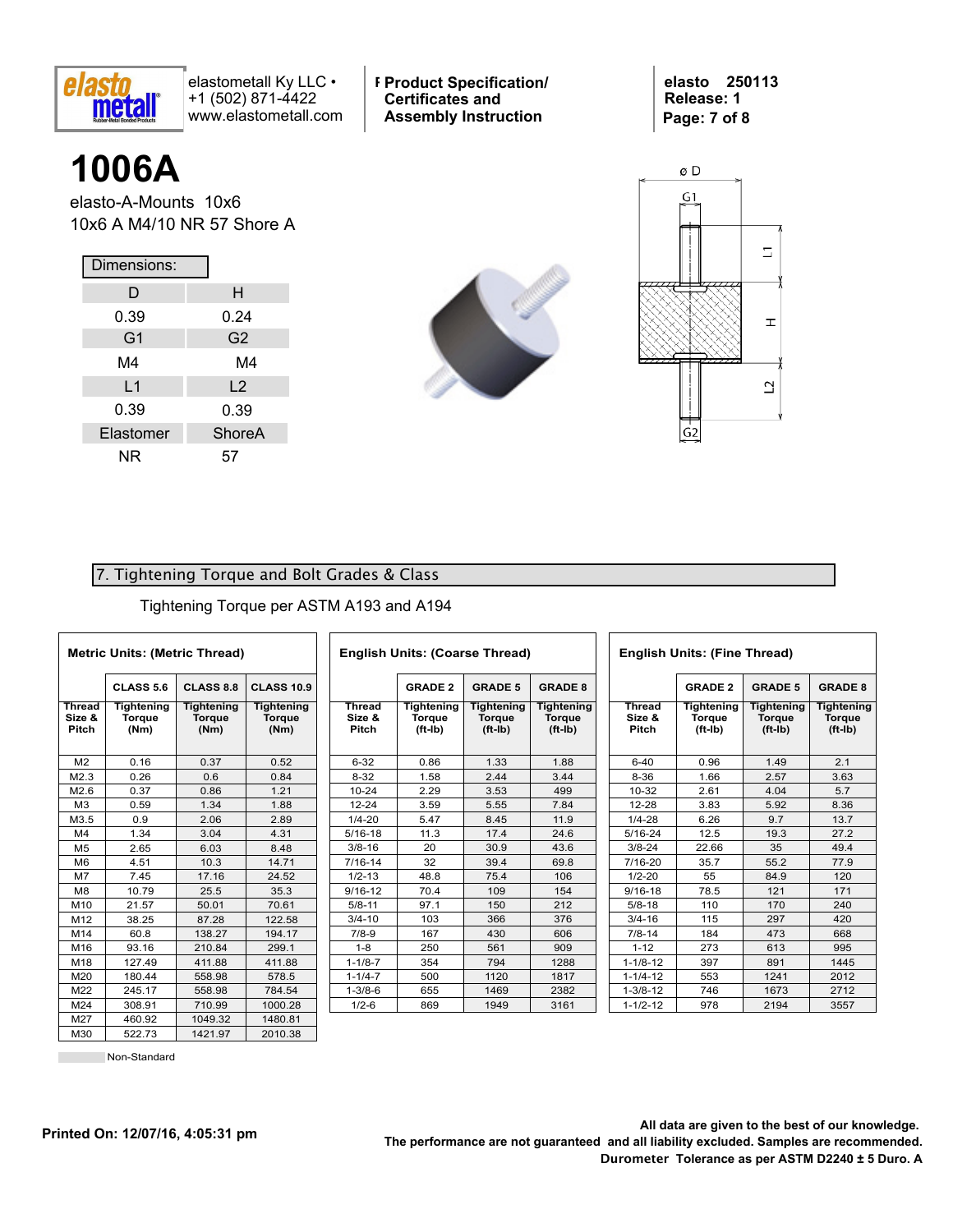

**Product Typ-Style Product Specification/ Certificates and Assembly Instruction**

**elasto 250113 Release: 1 Page: 8 of 8**

# **1006A**

elasto-A-Mounts 10x6 10x6 A M4/10 NR 57 Shore A

| Dimensions:    |                |  |  |  |
|----------------|----------------|--|--|--|
| D              | н              |  |  |  |
| 0.39           | 0.24           |  |  |  |
| G1             | G <sub>2</sub> |  |  |  |
| M4             | M4             |  |  |  |
| L <sub>1</sub> | L2             |  |  |  |
| 0.39           | 0.39           |  |  |  |
| Elastomer      | <b>ShoreA</b>  |  |  |  |
| ΝR             | 57             |  |  |  |





#### 8. Torque Threaded Stud Test of elasto-A- and B-Mounts

Tighten flat bar steel on jaw vise. Setup required torque wrench per table. Use a nut for specimen and tighten it with torque wrench until the required torque is achieved. Loosen nut from specimen and visual check threaded studs for: